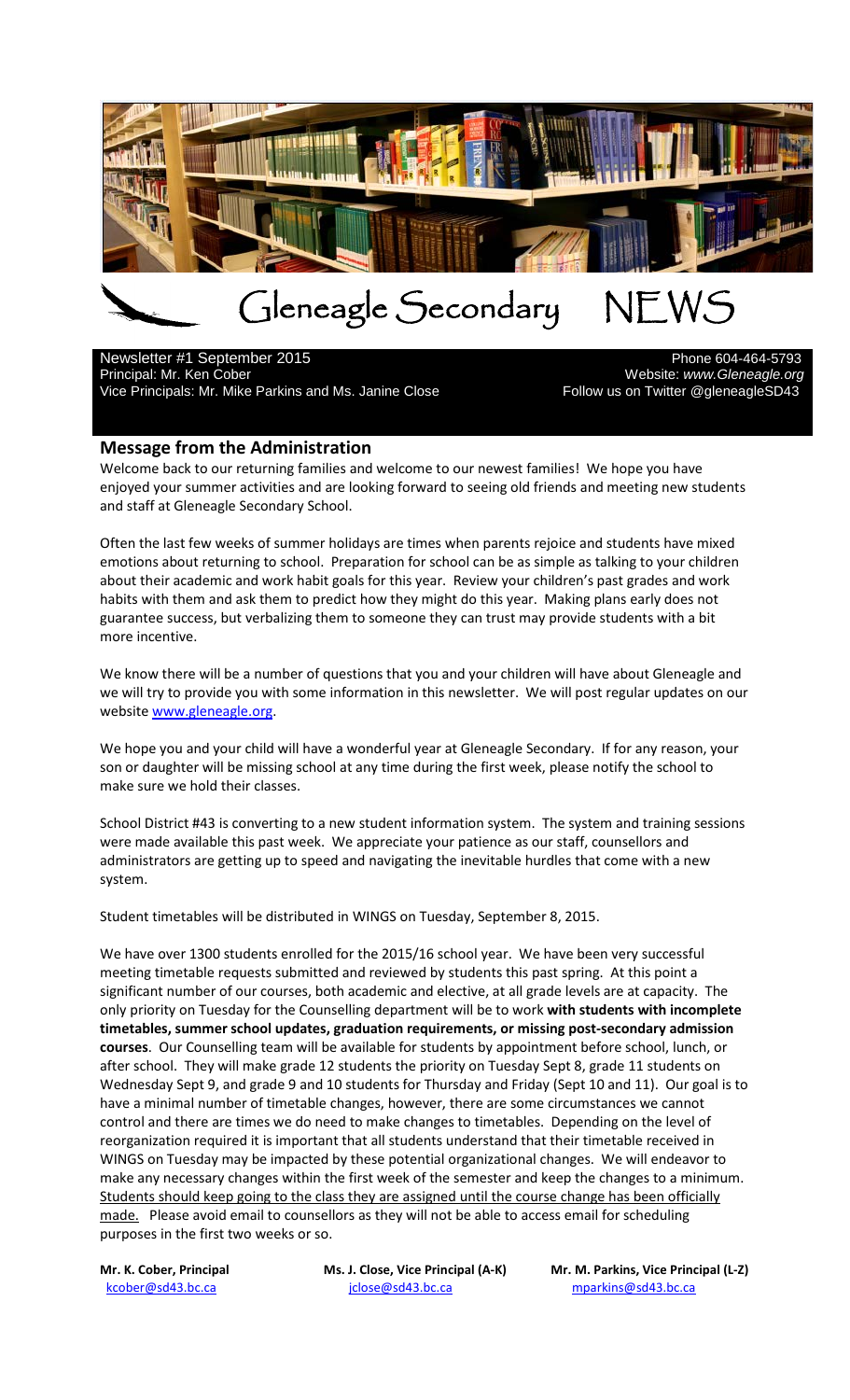|                                        |       | TIMELINE FOR THE DAY |  |  |
|----------------------------------------|-------|----------------------|--|--|
|                                        | Grade | Winas                |  |  |
| <b>GLENEAGLE SECONDARY SCHOOL</b>      | 12    | $9:30$ am            |  |  |
|                                        | 11    | $11:00$ am           |  |  |
| Opening Day Tuesday, September 8, 2015 | 10    | $11:00$ am           |  |  |
|                                        |       | $1:00 \text{ pm}$    |  |  |

#### **FIRST WEEK OF SCHOOL**

Parents, we would appreciate it if you could fill out the online forms available on our website [www.gleneagle.org.](http://www.gleneagle.org/) We have the following forms available online:

- Emergency release (completion required for all students)
- School Policy (completion required for all students)
- Medical alert
- Personal Owned Portable Devices (POPD)
- Volunteer Application
- Volunteer Driver

Students, please bring your school fee \$45.00 Activity and \$55.00 (Optional fee) Yearbook, cash or cheque payable to GLENEAGLE SECONDARY SCHOOL to your Wings teacher in the first week or pay online at [www.gleneagle.org.](http://www.gleneagle.org/)

If you have any questions or if any family has difficulty with some or all fees payable, please speak with your child's vice-principal, Ms. Close (A-K) or Mr. Parkins (L-Z) and the fees can be delayed, adjusted or waived.

### **TUESDAY, September 8 – First day of School**

**9:30AM** – **Grade 12 students** report to Wings.

#### **11:00AM** – **Grade 10 and 11 students** report to Wings

**1:00PM** – **Grade 9 students** report to the gymnasium for a welcome assembly. Following the assembly, Grade 9 students will proceed to Wings. The complete WINGS list is included in this newsletter.

| <b>WEDNESDAY, September 9 – DAY 1</b> | <b>Regular Classes Begin</b> |  |
|---------------------------------------|------------------------------|--|
| <b>BLOCK</b>                          | <b>TIME</b>                  |  |
| X                                     | $7:35 - 8:45$                |  |
| <b>WINGS</b>                          | $8:50 - 9:06$                |  |
|                                       | $9:11 - 10:14$               |  |
| $\overline{2}$                        | $10:19 - 11:35$              |  |
| <b>LUNCH</b><br>$11:35 - 12:20$       |                              |  |
| 3                                     |                              |  |
| 4                                     | $1:50 - 3:10$                |  |

#### **THURSDAY, September 10 – DAY 2**

| <b>BLOCK</b>   | <b>TIME</b>     |
|----------------|-----------------|
| x              | $7:35-8:45$     |
| <b>WINGS</b>   | $8:50 - 9:01$   |
| 1              | $9:06 - 10:14$  |
| $\overline{2}$ | $10:19 - 11:35$ |
| <b>LUNCH</b>   | $11:35 - 12:20$ |
| 3              | $12:25 - 1:45$  |
|                | $1:50 - 3:10$   |

|  |  | <b>FRIDAY, September 11 - DAY 1</b> |
|--|--|-------------------------------------|
|--|--|-------------------------------------|

| <b>BLOCK</b>   | <b>TIME</b>     |
|----------------|-----------------|
| x              | $7:35 - 8:45$   |
| <b>WINGS</b>   | $8:50 - 9:01$   |
| 1              | $9:06 - 10:14$  |
| $\overline{2}$ | $10:19 - 11:35$ |
| <b>LUNCH</b>   | $11:35 - 12:20$ |
| 3              | $12:25 - 1:45$  |
|                | $1:50 - 3:10$   |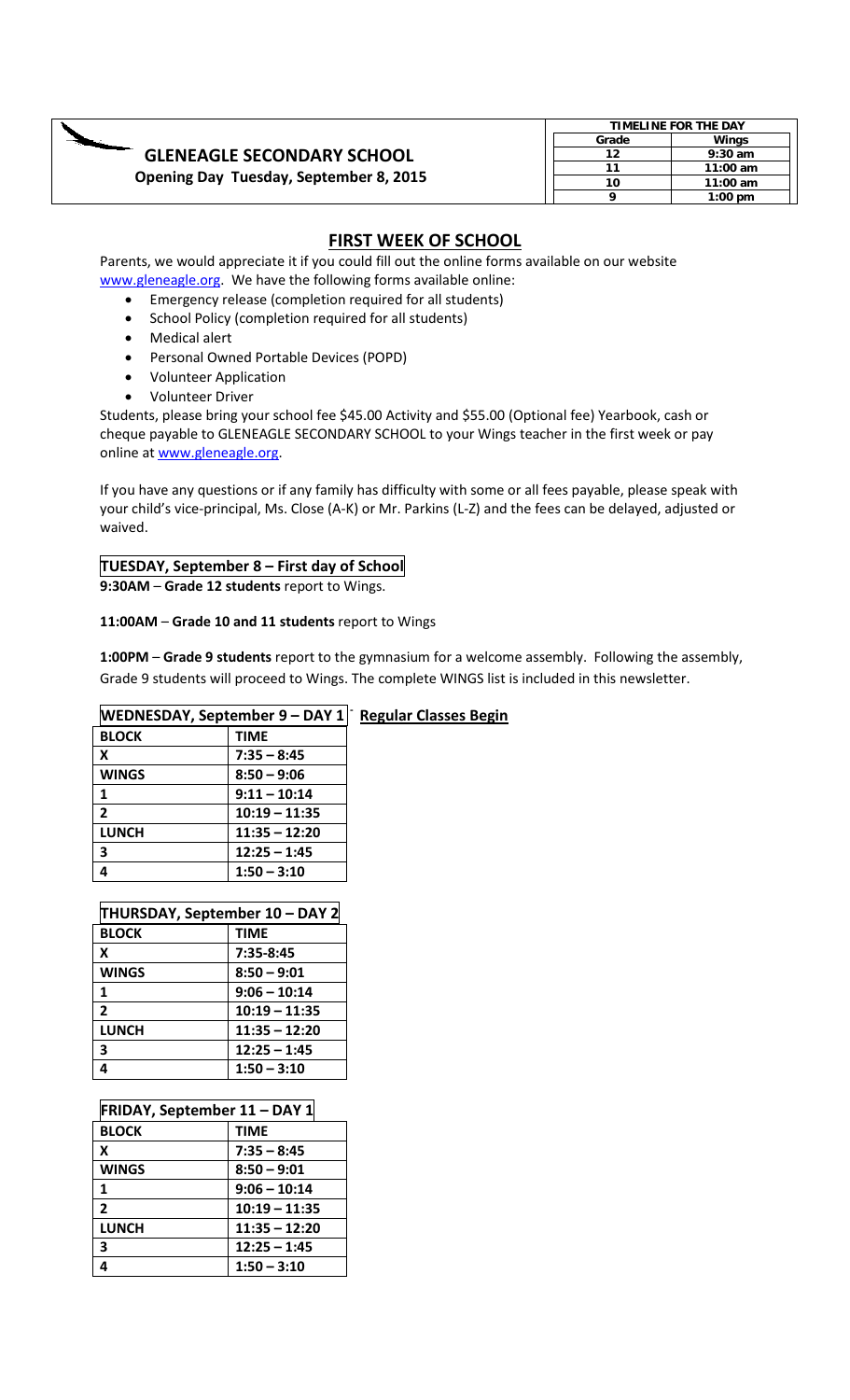| <b>BLOCK</b> | Monday to       |                        |
|--------------|-----------------|------------------------|
|              | Friday          | <b>Early Dismissal</b> |
|              |                 | <b>Mondays</b>         |
| x.           | $7:35 - 8:45$   | $7:35 - 8:45$          |
| 1            | $8:50 - 10:10$  | $8:50 - 10:02$         |
| $\mathbf{2}$ | $10:15 - 11:35$ | $10:07 - 11:21$        |
| <b>LUNCH</b> | $11:35 - 12:20$ | $11:21 - 12:10$        |
| 3            | $12:25 - 1:45$  | $12:15 - 1:27$         |
| 4            | $1:50 - 3:10$   | $1:32 - 2:44$          |
| v            | $3:15 - 4:35$   | $3:25 - 4:35$          |

#### **Please follow our new bell schedule starting Monday, September 14, 2015. BELL SCHEDULE**

#### **FRIDAY, September 18th**

All student photos will be taken during the day. Students will be called down to the gymnasium for photos. All students need to have their pictures taken for their Go Cards/Library Cards as well as ID for Provincial Exams and Translink. View your yearbook and go card photo online at [www.artonagroup.com.](http://www.artonagroup.com/)

| <b>WINGS</b> | GR | <b>ALPHA</b>    | <b>NAME</b>            | RM      | <b>WINGS</b> | GR   | <b>ALPHA</b>                 | <b>NAME</b>               | <b>RM</b>     |
|--------------|----|-----------------|------------------------|---------|--------------|------|------------------------------|---------------------------|---------------|
| $W-01$       | 9  | A - Ba          | Henry, Mr. K.          | 218     | $W-31$       | 11   | A - Bi                       | Sartorello, Ms.           | 217           |
| $W-02$       | 9  | Be - Ch         | Clayton, Mr. J.        | 223     | $W-32$       | 11   | Bj - Cho                     | Turpin, Mr. C.            | 121           |
| $W-03$       | 9  | Ci-Fa           | Grega, Ms. M.          | 225     | $W-33$       | 11   | Chr - Fa                     | Morphett, Mr.<br>В.       | 201           |
| <b>W-04</b>  | 9  | Fe - Ha         | Scott, Mr. T.          | Gym     | $W-34$       | 11   | $Fe - G$                     | Sather, Mr. P.            | 127           |
| <b>W-05</b>  | 9  | $He - J$        | Udell, Mr. J.          | 224     | $W-35$       | 11   | н                            | Milliard, Mr.<br>М.       | 118           |
| W-06         | 9  | K               | Hunter, Mr. B.         | 117     | W-36         | 11   | $I - Ke$                     | Miller, Mr. A.            | 109           |
| W-07         | 9  | La - Li         | Liao, Mr. M.           | 205     | $W-37$       | 11   | Kh - La                      | Biley, Mr. W.             | 101           |
| W-08         | 9  | Lo - Moo        | Smith, Ms. S.          | 104     | W-38         | 11   | Le - Lin                     | Chung, Ms. K.             | 200           |
| W-09         | 9  | Mou - Pa        | Demonte, Ms. B.        | 220     | W-39         | 11   | Liu-Mc                       | Bingley, Mr. J.           | 222           |
| W-10         | 9  | Pe - Sa         | Jackman, Ms. J,        | 119A    | $W-40$       | 11   | $Me - O$                     | Stokes, Ms.<br>М.         | 106           |
| $W-11$       | 9  | $Sc-Sz$         | Leblond/Jones,<br>Κ.   | Library | $W-41$       | 11   | $P - R$                      | Savovic, Ms.<br>N.        | 211           |
| $W-12$       | 9  | T - Wa          | Unger, Mr. B.          | 124     | $W-42$       | 11   | S                            | McElgunn, Mr.<br>М.       | 107           |
| $W-13$       | 9  | We - Ya         | Freeborn, Ms. A.       | 131     | $W-43$       | 11   | T - Wang, K.                 | Bhattal, Ms. J.           | 209           |
| W-14         | 9  | $Ye - Z$        | Simmons, Mr. M.        | 212     | W-44         | 11   | Wang, L - Wi                 | De Wolff, Curt            | Port.2        |
| $W-15$       | 9  | <b>Talons</b>   | Mulder Ten<br>Kate, Q. | 204     | W-45         | 11   | $Yo - Z$                     | Tustin, Mr. M.            | Gym           |
|              |    |                 |                        |         |              |      |                              |                           |               |
|              |    |                 |                        |         |              |      |                              |                           |               |
| W-16         | 10 | $A - B$         | Udell, Ms. M.          | 226     | $W-46$       | 12   | A - Bi                       | Hayes, Mr. A.             | 120           |
| $W-17$       | 10 | $C - CI$        | Cooper, Ms. K.         | 114     | $W-47$       | 12   | Bo - Chen                    | Vance, Ms. P.             | 119           |
| W-18         | 10 | Co - Ge         | Findley, Mr. S.        | 111     | $W-48$       | $12$ | Cheng - Dj                   | Gunn, Ms. A.              | 112           |
| W-19         | 10 | Gh - Hr         | Anderson, Ms. P.       | Gym     | W-49         | 12   | Do - F                       | Tootian, Mr.<br>А.        | 208           |
| W-20         | 10 | Hs - Ke         | Xue, Ms. H.            | 221     | W-50         | 12   | $G - Ho$                     | Quinto, Mr. S.            | Gym           |
| $W-21$       | 10 | Kim - Lee,<br>S | Gil, Ms. V.            | 219     | $W-51$       | 12   | Hi - Kim, D                  | Mancell, Mr.<br>D.        | 216           |
| $W-22$       | 10 | Lee, T - Ly     | Quach, Ms. C.          | 115     | $W-52$       | 12   | Kim, E - La                  | Trovato,<br>E./Horvath, J | 134           |
| $W-23$       | 10 | $M - N$         | Kennedy, Ms. C.        | 207     | W-53         | 12   | Le - Lig                     | Jensen, Ms.<br>G.         | 202           |
| W-24         | 10 | 0 - Sa          | Poka, Mr. P.           | 123     | W-54         | 12   | Lin - Mc                     | Albright, Mr.<br>А.       | 110           |
| W-25         | 10 | Sc - Tah        | Bryce, Mr. D.          | Port. 1 | $W-55$       | $12$ | Me - Pe                      | Chung, Mr. C.             | 105           |
| $W-26$       | 10 | Taj - Wa        | Gregory, Ms. L.        | 214     | W-56         | 12   | Ph - Sc                      | Fogstrom, Ms.<br>D.       | 215           |
| $W-27$       | 10 | We - Ye         | Priestley, Ms. S.      | 126     | W-57         | $12$ | Se - Te                      | Voykin, Ms. T.            | 203           |
| $W-28$       | 10 | $Yi - Z$        | Cecchini, Ms. L.       | 113     | W-58         | 12   | To - Ya                      | Vaessen, Ms.<br>R.        | <b>MPR130</b> |
| W-29         | 10 | <b>Talons</b>   | Jackson, Mr. B.        | 204     | W-59         | 12   | $Ye - Z$                     |                           | <b>MPR130</b> |
| W-30         | 10 | Coast           | Bogen, Ms. K.          | 104     | W-60         | 12   | Hairdressing<br><b>Skill</b> | Kim, Ms. J.               | 128           |

#### **2015-2016 WINGS LIST**